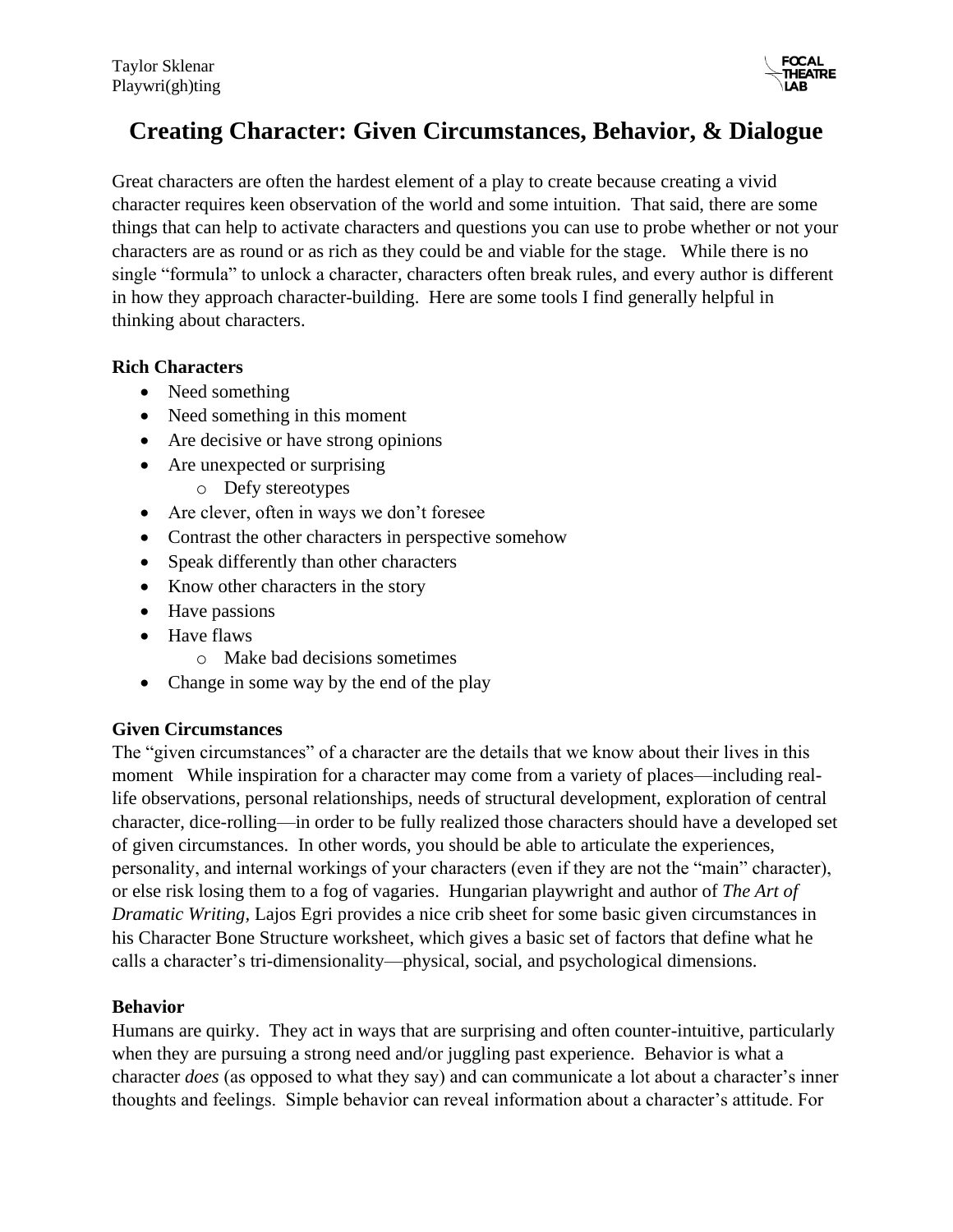Taylor Sklenar Playwri(gh)ting

example, putting *exactly* three sugar packets in one's coffee, versus pouring until it feels right, tells us about how those characters view the world. More complex behavior can provide insight into a character's past experience or present needs. When a character behaves in unexpected ways, it generates tension that draws the audience's interest—a small mystery that can later be revealed for the payoff of *why* that behavior developed.

#### **Dialogue**

Developing dialogue is challenging because there is no playbook to be able to hear your characters' voices in your head, especially knowing that different actors will bring out different elements of each character. Perhaps the most effective strategy to practice writing better dialogue is to listen to people speak. However, here are some questions that can help you think about aspects of your dialogue:

- How much does this character speak?
- What do they say? How do they say it?
- What do they *not* say? What things do they like or not like to talk about?
- What is the rhythm of their speech?
- Where are they from? Do they have a dialect of some sort?
- How old are they? What idioms or figures of speech does their generation use?
- Do they speak in long, complex, well-composed sentences? Short simple sentences? Fragmented train-of-thought rambling?
- What is the context in which they are speaking? Is it a busy restaurant at noon or a secret meeting at midnight?
- Of those in the room, who has the higher status?

#### **More Questions for Your Characters**

- What do they do on a day-to-day basis? Occupation, hobbies, work/life balance?
- How has their past history impacted how they think or behave today?
- Do they operate primarily using their head or their heart?
- What tactics do they tend to use?
- How much space do they take up in the world and in this room?
- What do they sound like? How is this distinct from others?
- What do they most hope for?
- What do they fear most?
- What are they willing to sacrifice for what they need or those they love?
- Can you inhabit this character to perform them at a party? Would others notice the change?

The are many other entry points into a character's life including

- Myers-Briggs or other personality types
- Astrological signs
- Dungeons and Dragons character building
- Improvisational exercises act out events from your character's life!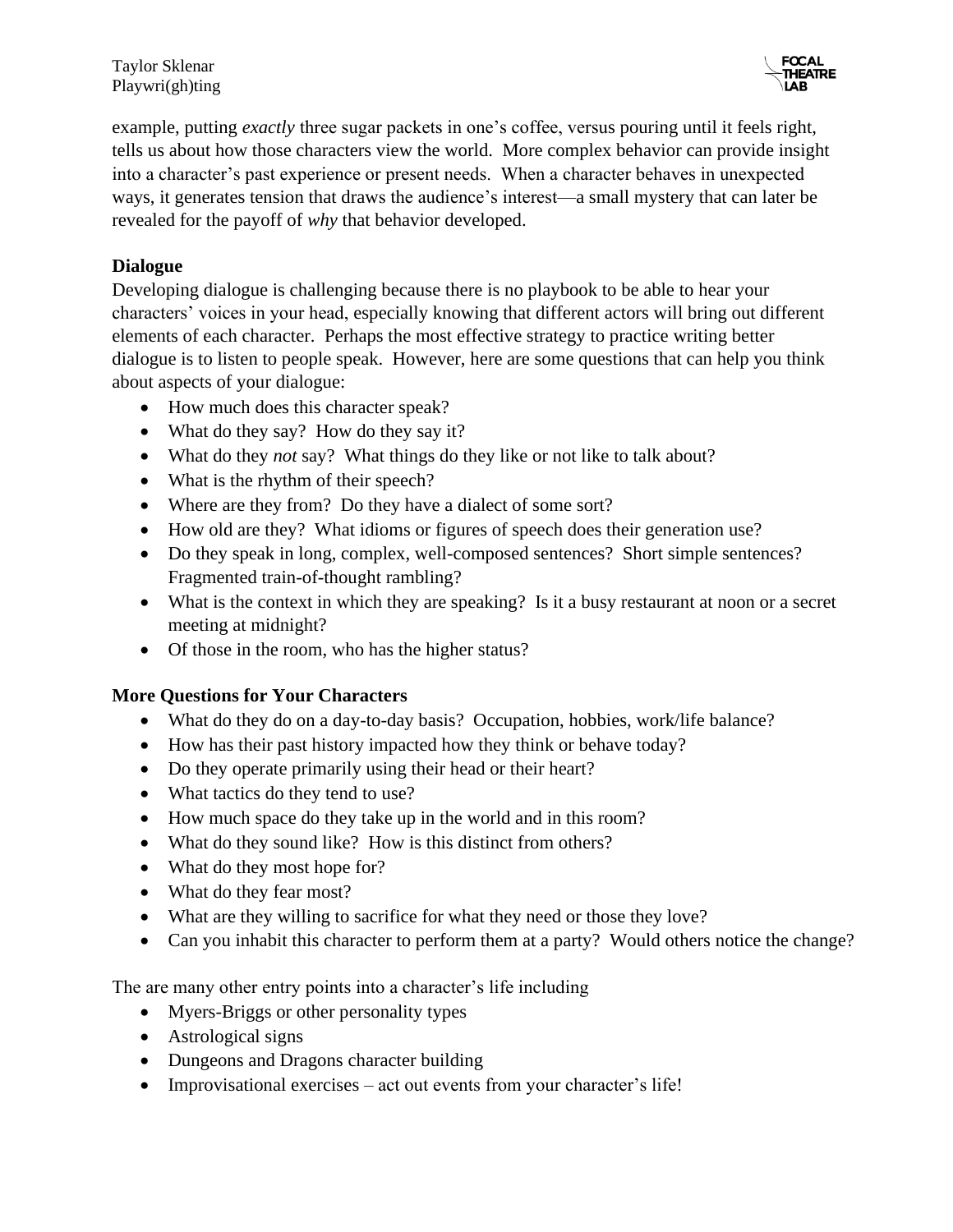

#### **Character-in-Action Exercises**

*Dreaming* 

- Your character falls as leep and has a particularly vivid dream that they remember. Describe that dream with as much detail as possible.
- Now, from that dream, let your character generate some piece of art. This may be a poem, picture, or other art form that you/they work in. Write, draw, or otherwise create this piece.
- Write a monologue in which your character shows and describes the piece to another character or group of characters.

#### *How Many?*

- You will be given a secret number between 2 and 4 (or roll a d4, with 1=reroll).
- Do not reveal this number to anyone.
- Now, you will write a short scene with that many characters. As you write this scene, do not identify any of your characters with names, letters, or other indicators—use only line breaks to separate the dialogue.
- After everyone has written a scene, we will rotate and read them aloud, guessing how many characters are in the scene.

#### *Intimate Interview with a Character*

- Sit at a table across from an empty seat.
- Spend a few minutes writing down details about your own life.
- Now do the same for the character you are interviewing.
- As you finish describing the character and their history, the character takes a seat across from you.
- You may interview them, writing down the dialogue between the two of you. Your character may not want to answer some of your questions.
- Next, rotate seats. You are now that character and may ask questions of the "playwright" sitting across from you.

#### Character Party

- Pick a character that you are writing and that feel you know fairly well.
- When you have that, stand up. We are going to inhabit each of our characters.
- Once everyone has become their character, we will all enter the space, which is now the location of a party being throwing.
- Mingle with other guests, interacting as your character would.